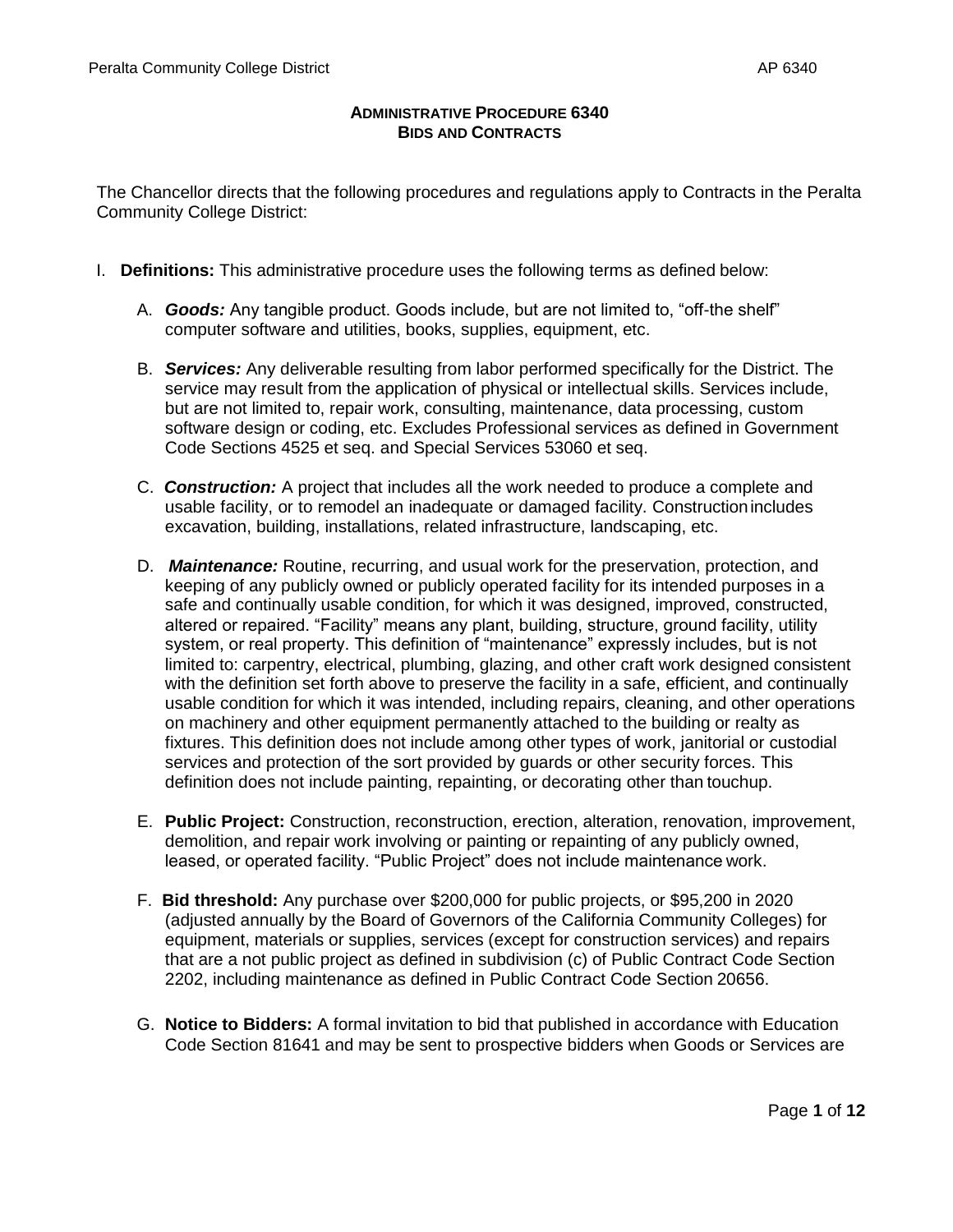*.*

desired in an amount that is higher than the then applicable bid threshold (the "Bid Threshold") set by the California Community Colleges Board of Governors ("Board of Governors"). Such notice will state the work to be done or materials or supplies to be furnished and the time when and the place where the bids will be opened.

- H. **Request for Qualifications (RFQ):** A notice calling for a statement of qualifications that may be sent to prospective proposers for professional services, special services, designbuild services or when the Goods or Services desired are below the bid threshold, The RFQ shall be in a form that conforms to applicable California laws and any other District requirements. The outcome of an RFQ is a pool of qualified proposers/vendors.
- I. *Request for Proposal (RFP):* A formal, notice calling for proposals published in accordance with Education Code Section 81641 and may be sent to prospective proposers for professional services, special services, design-build services or when the Goods or Services desired are below the bid threshold. The RFP shall be in a form that conforms to applicable California law and any other District requirements. The award of contract, if any, is based on the criteria stated in the RFP.
- J. *Price Quotations:* Written price quotations are used for purchases less than \$95,200 and informal competitive bidding for goods or services under the applicable bid threshold. *Verbal Quotes are not accepted*

### **II. District Business Processes and Contract Types**

- A. *Delegation of Authority to Enter Into and Amend Contracts:* When transactions do not exceed dollar limits established by statute or this administrative procedure, the Chancellor and the Vice Chancellor, Finance and Administration may:
	- 1. Contract for goods, services, equipment and rental of facilities as authorized by statutes in conformance with any specified limitations or requirements.
	- 2. Amend the terms and conditions of any contractual arrangement provided that the total expenditure of funds and term of the contract do not exceed the limitations set forth in applicable state or federal law, District policy, District Regulations, and/or college budget allocations.
	- 3. The Chancellor may delegate to the College Presidents the authorization to enter into, and/or amend, professional or personal service contracts or amendments (excluding employment contracts, contracts for interim employees or labor (collectively "Personnel Services"). and all other agreements) College Presidents may commit only their respective College's financial resources in amounts, that total less than \$5,000 per contract, provided that the total dollar amount in any given fiscal year of: (i) any one contract, as amended, or (ii) series of contracts with regards to a specific vendor or a specific project, do not exceed in the aggregate \$125,000. Such contracts or amendment must be approved in accordance with then current District contracting requirements and use the applicable District services agreement template.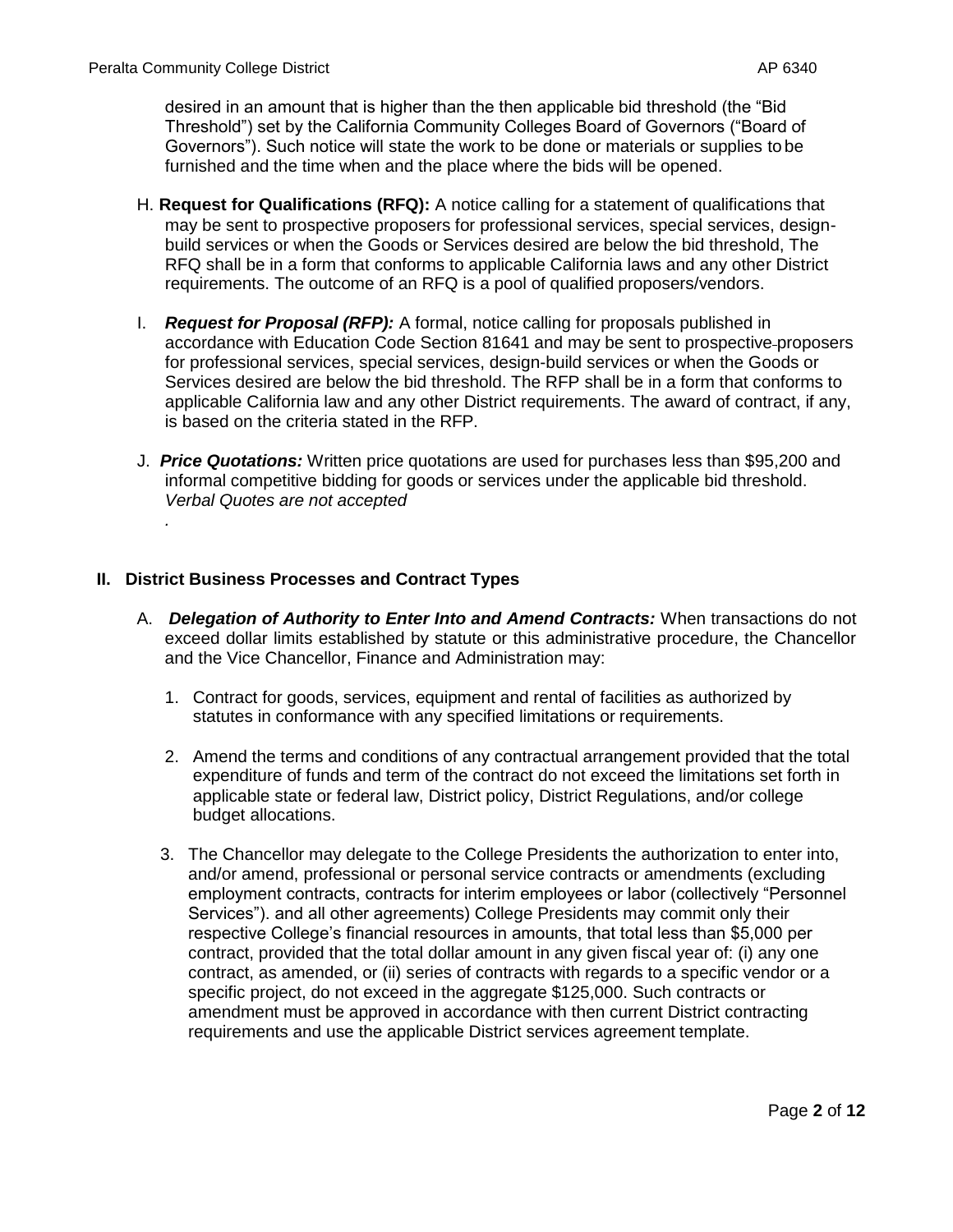- 4. Each Contract and Contract amendment amounting to more than \$125,000 require prior Board of Trustees authorization before they can be executed by the Chancellor or the Vice Chancellor, Finance and Administration.
	- 5. No other employee is authorized to enter into or amend or to commit District financial resources.
	- a. Contracts under \$50,000 are ratified by the Board in a monthly report after execution (not applicable to public works contracts).
	- b. All transactions, purchase orders, contracts and amendments regardless of dollar amount must be ratified by the Board of Trustees within 60 days, if not approved in advance as otherwise required herein
- B. *Contract Types:* Contracts are classified as continuing price, lease/rental, repair/ maintenance, personnel services, construction and income generating. District regulations for fulfilling these requirements are summarized below:
	- 1. **Continuing Contracts:** Contracts for work to be done, services to be performed, or for apparatus or equipment to be furnished, sold, built, installed, or repaired, or for materials or supplies to be furnished or sold to the District with an accepted vendor over a period of time; such Contracts are limited by California Education Code Section 81644 as follows:
		- a. For work, services, apparatus or equipment: not to exceed five (5) years.
		- b. For materials or supplies: not to exceed three (3) years.
	- 2. **Personnel Services:** The Chancellor's approval shall be required for any contracts relating to Personnel Services (defined above in Section II.A.4 above).

3. **Constructions and/or Improvement of Grounds (Public Projects)** Construction, reconstruction, erection, alteration, renovation, improvement, demolition, and repair work involving or painting or repainting of any publicly owned, leased, or operated facility.

#### a. **Public Works Projects Pursuant to AP 6345**

- The district has adopted the California Uniform Public Construction Cost Accounting Act (CUPCCAA).
- CUPCCAA bid thresholds for construction services contracts for agencies, including school and community college districts, are follows:
- Public projects of \$60,000 or less may be performed by the employees of a public agency by force account, by negotiated contract, or by purchase order without bidding;
- Public projects of \$200,000 or less may be awarded by informal bidding procedures;
- Public projects of more than \$200,000 must be awarded by formal bidding procedures.
- b. **Repairs:** As repairs are included in the definition of "public project," if a contract for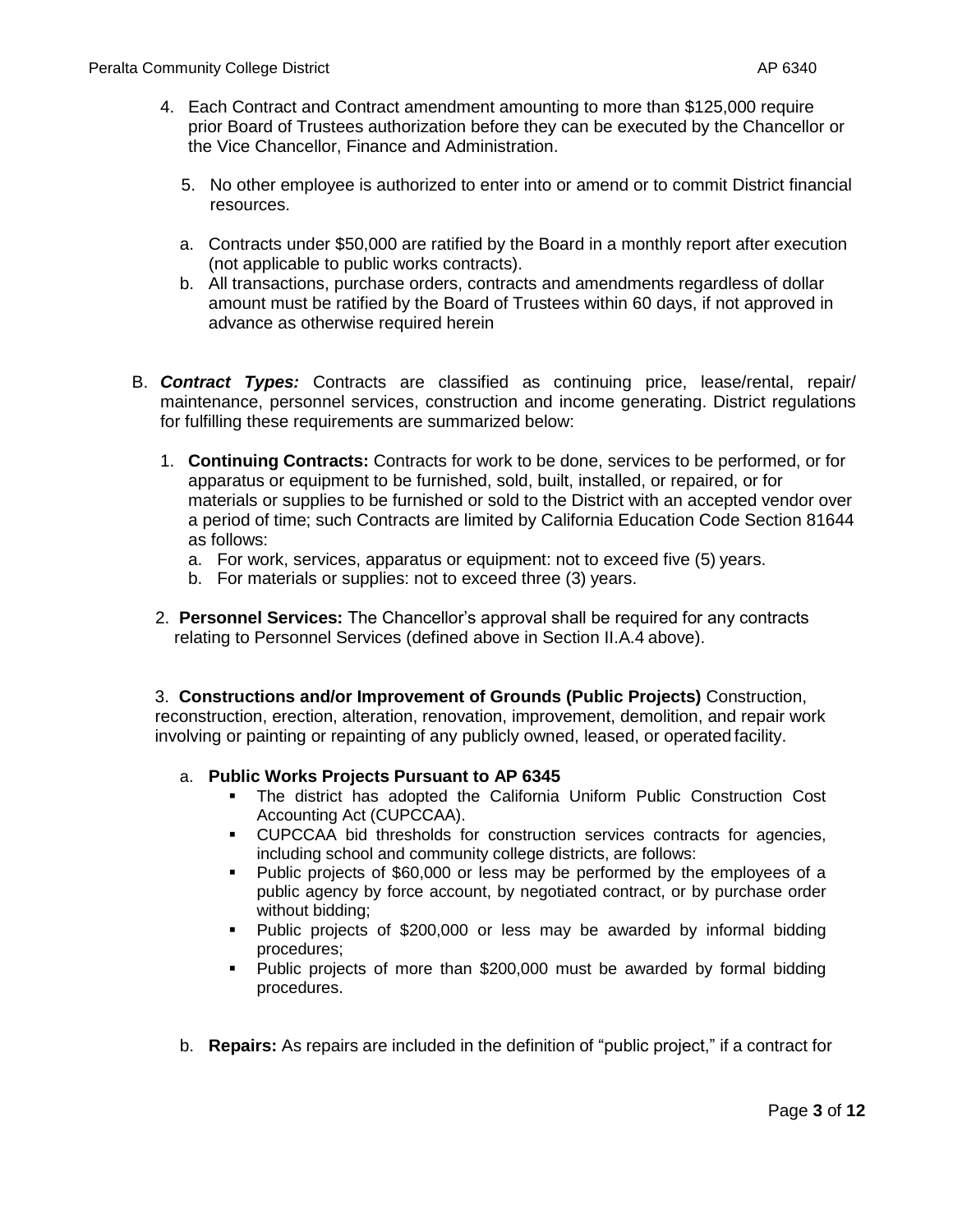repair is under \$60,000 (PCC section 22032), it may be awarded without competitive bidding and executed without prior Board of Trustees approval. Repair work over \$60,000 and up to \$200,000 may be awarded by informal bidding procedures, under the Uniform Public Construction Cost Accounting Act (AP 6345).

- c. **Bonds**: Material and Labor Performance Bonds shall be issued for not less than one hundred percent (100%) of the contract price by a surety or sureties satisfactory to the District and in a form prescribed by the District in which expenditures for a public project exceed \$25,000.
- d. **Acceptance of Completion for Material and Labor Contract***:* When the entire work has been completed, as provided for in the Contract and any amendments to the Contract, the Vice Chancellor of General Services shall submit a recommendation for Board of Trustees to accept the completed project. After acceptance, a Notice of Completion of Contract shall be filed with the County Recorder.
- e. **Certified Small Business or Disabled Veteran Business Enterprise**: Pursuant to Public Contract Code Section 20651.2, the Board may award a contract for the acquisition of goods, services, or information technology that has an estimated value of greater than five thousand dollars (\$5,000), but less than two hundred fifty thousand dollars (\$250,000), to a certified small business, including a microbusiness, or to a disabled veteran business enterprise, if the District obtains price quotations from two or more certified small businesses, including microbusinesses, or from two or more disabled veteran business enterprises.
- f. **Best Value Contracts:** When the District determines that it can expect long-term savings through the use of life cycle cost methodology, the use of more sustainable goods and materials, and reduced administrative costs, the District may provide for the selection of the lowest responsible bidder on the basis of best value pursuant to policies and procedure adopted by the Board of Trustees in accordance with Public Contract Code Section 20651.7. "Best Value" means the most advantageous balance of price, quality, service, performance, and other elements, as defined by the Board achieved through methods in accordance with this section and determined by objective performance criteria that may include price, features, longterm functionality, life-cycle costs, overall sustainability, and required services.
- **4. Maintenance:** The Vice Chancellor, General Services is responsible for any contracts relating to the maintenance, minor alterations and improvements of District grounds, buildings, facilities, and similar work but requires prior Board of Trustees approval for contracts over \$95,200. Contracts for Maintenance work more than \$95,200 must be formally bid. Maintenance work less than \$95,200 in 2020 (or as adjusted annually by the Board of the Community Colleges), may be awarded pursuant AP 6345 Informal Bidding Procedures
- 5. **"Piggyback" Purchases from Contracts Bid by Other Public Agencies:** The Board of Trustees may allow the District, without advertising for bids, if the Board of Trustees has determined it to be in the best interests of the District, authorize by contract, lease, requisition or purchase order, any public corporation or agency to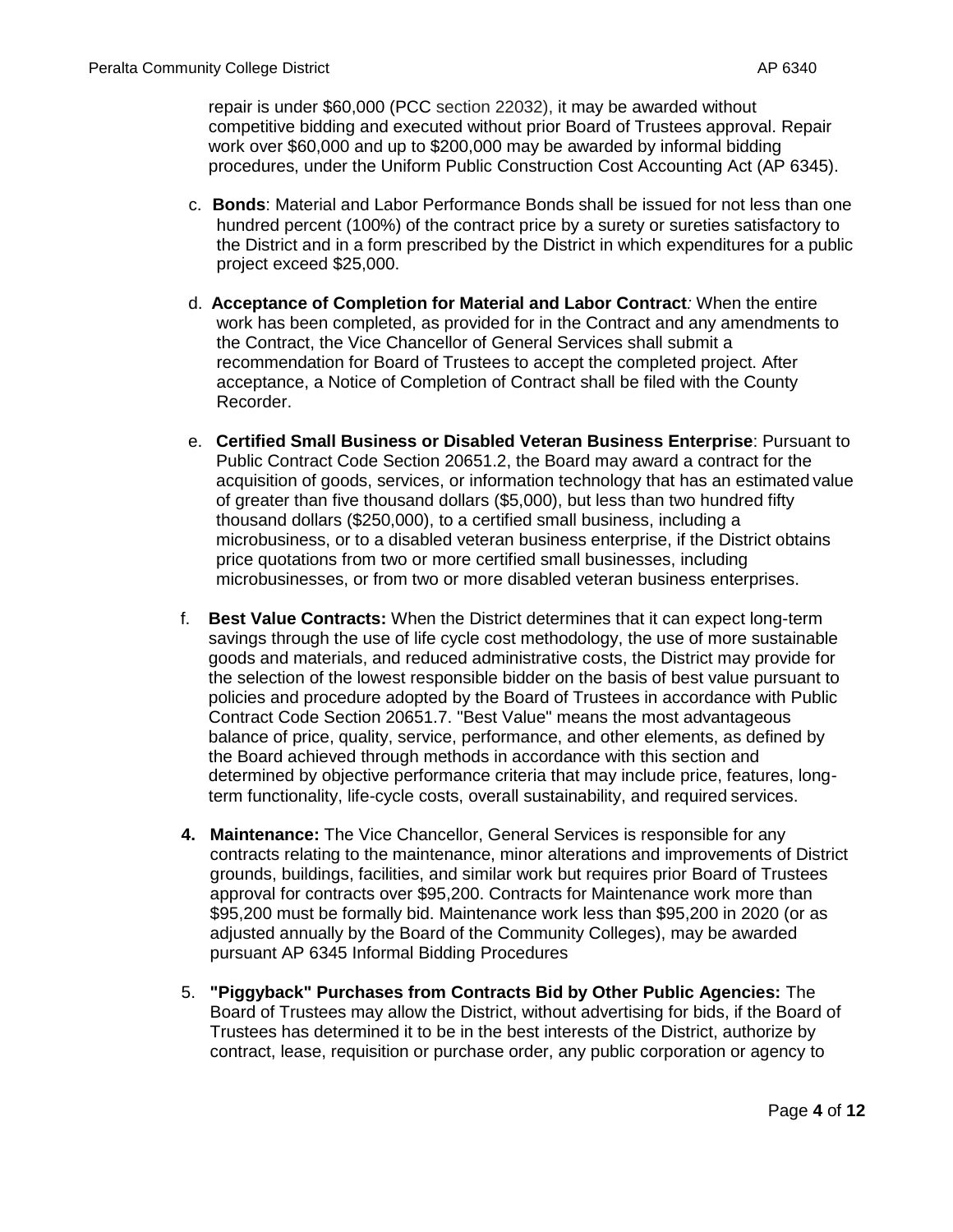lease data-processing equipment, purchase materials, supplies, equipment, automotive vehicles, tractors and other personal property for the District pursuant to California Public Contract Code Section 20652 and Education Code Section 72670.5. The District may purchase materials, equipment or supplies and services through the Department of General Services in accordance with Public Contract Code Sections 10298 or 20653. The District may purchase materials, equipment or supplies under the same terms and conditions as are specified in a contract lawfully awarded by the University of California or the California State University in accordance Public Contract Code Section 20653.5 or Education Code Section 81646. The District may purchase materials, equipment, or supplies and services from another public agency by agreement, jointly exercising any power common to the contracting parties, if authorized by their legislative or other governing bodies, in accordance with Government Code Section 6500 et seq.

- 6. **Leasing of Equipment or Service Systems (Lease-Purchase Agreements**): The District may, as lessee, enter into a lease or lease-purchase agreement with any person, firm, corporation or public agency for (1) school buses, (2) other motor vehicles, (3) test materials, educational films, and audiovisual materials, and (4) all other items defined as equipment or service systems in the Community College Budget and Accounting Manual.
	- a. The District is required by statute to comply with all applicable bid and contract provisions specified in the California Education Code (beginning with Section 81641)and by Section 20651 of the California Public Contract Code prior to entering into an agreement. Each contract shall show the total price for an outright purchase of any item and its total cost for the entire specified term of the contract.
	- b. The term of any lease or lease-purchase agreement shall not exceed theestimated useful life of the item but in no event shall the term exceed 10 years. A lease, but not a lease-purchase agreement, may be renewable at the option of the lessee and the lessor, jointly, at the end of each term at a rate not more than 7 percent annually above the rate set pursuant to the existing agreement. In no event shall the combined period of the original lease and renewals or extensions exceed 10 years. Any contract for the lease or lease-purchase of equipment or service systems which was in existence prior to the effective date of this act shall remain in effect and such terms are hereby ratified.
- 7. **Income Generating Contracts** may be issued when the District provides services or when the District acts as lessor other than for Civic Center Act permit activities (see AP 6700), including lease of surplus district property. The District is authorized to lease, or lease with option to purchase, any land, buildings, or equipment it determines is not needed for District purposes. Such leases and leases with options to purchase to nonpublic agencies or individuals shall comply with the provisions of California Education Code Sections 81450, 81452, 81453, 81454, and 81553.
- III. **Implementation**: To facilitate the implementation of this administrative procedure, the Vice Chancellor, Finance and Administration shall have the authority to issue contracting, purchasing and operating procedures and authorize standard forms consistent with, and in furtherance of the finance, accounting, accounts payable, purchasing, information technology, internal auditing, and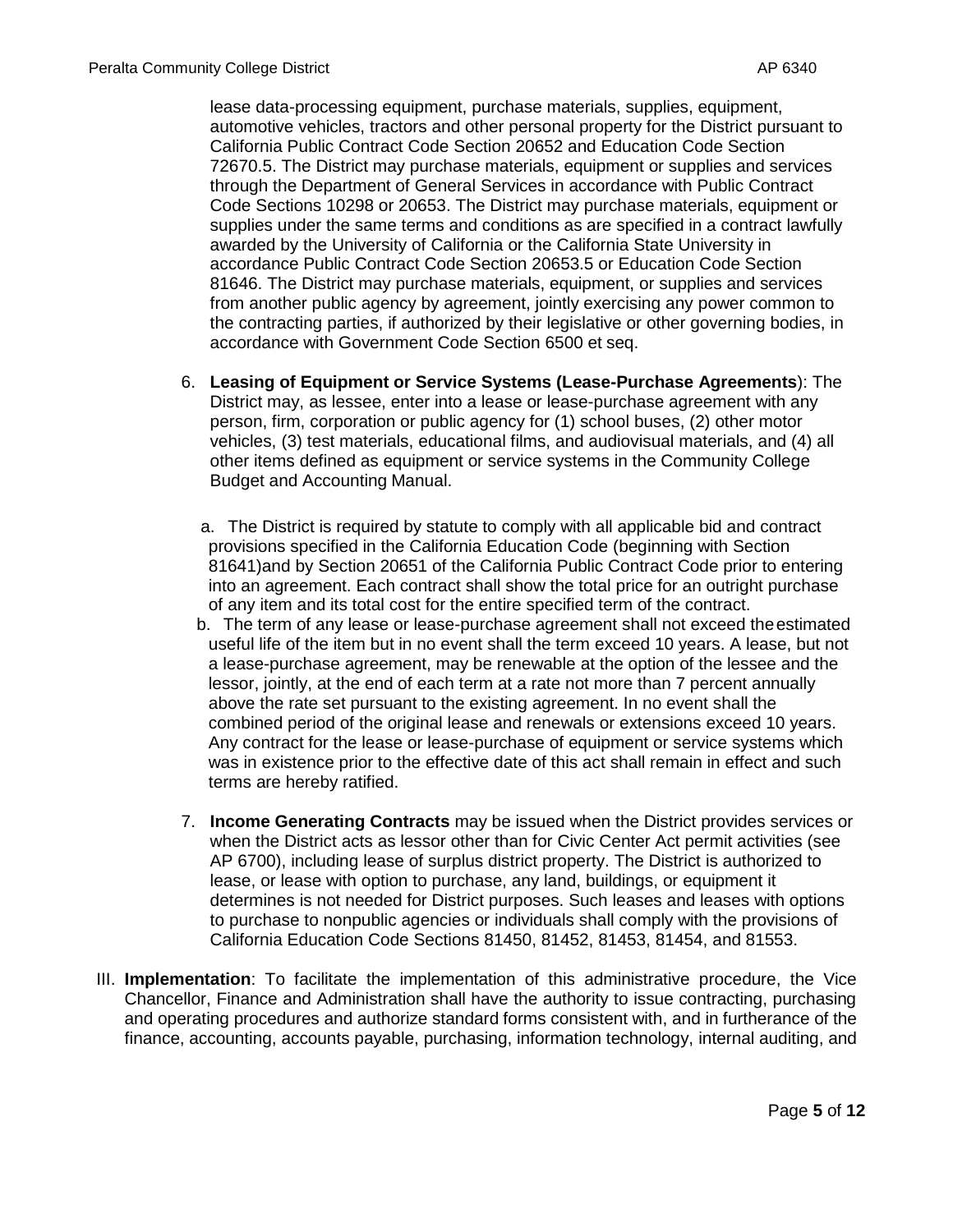budgeting activities of the District; subject to the limits established in the California Education Code and/or other laws pertaining to the taking of bids and issuance of contracts and subject to any requisite approval of the Chancellor or formal procedures first requiring vetting via the District's shared governance process.

- IV. *General Requirements:* The following information identifies some, but not all, general statutory requirements applicable to public agency contracting and procurement:
	- A. Employees of the District, members of the Board of Trustees, and members of Citizens' Oversight Committees shall not have an interest in any contract, other than theirindividual employment agreement, made by the Board. (California Education Code 72533)
	- B. In addition, California statute prohibits "offering of any valuable thing to any member ofthe governing board of any community college district, with the intent to influence his or her action in regard to the making of any contract to which the board of which he or she is a member is a party, or the acceptance of any member of the governing board of any valuable thing, with corrupt intent, is a misdemeanor" (California Education Code 72530(a))."
	- C. A contract obtained by incorrect means is void (California Education Code 72530(b)).
	- D. The District cannot be legally bound to any contract unless and until that contractis authorized or ratified by the Board of Trustees. (California Education Code81655).
	- E. Any employee who signs a contract in violation of law or in violation of his or herauthority is subject to disciplinary action. In addition, as allowed by California Education Code Section 81655 and 81656, any employee committing malfeasance may be personally liable to the District for any and all moneys the District paid as a result of such action. District funds incurred as a result of malfeasance.
	- F. *Approved Vendor List:* The Vice Chancellor, Finance and Administration shall ensure an approved vendor list is maintained and ensure that bids, if and when solicited, are solicited from a pool that includes small local businesses, and disabled veterans as specified by statute. No vendor can be placed on the approved vendor list until the following are submitted:
		- (1)Complete vendor information including name, address, and phone number, and named address of key officers.
		- (2) Statement of qualifications.
		- (3) Taxpayer identification number as required by the Internal Revenue Services (IRS).
		- (4) Affirmative Action Status Form.

# **V. Contractual Elements and Requirements**

A. An appropriate budget-line for the contract along with adequate funding to encumber the contract must be developed before a contract is submitted for processing. Adequate funding includes both an "unencumbered balance" in the line item and sufficient cash reserves in the fund to pay subsequent invoices within thirty days of receipt. The Vice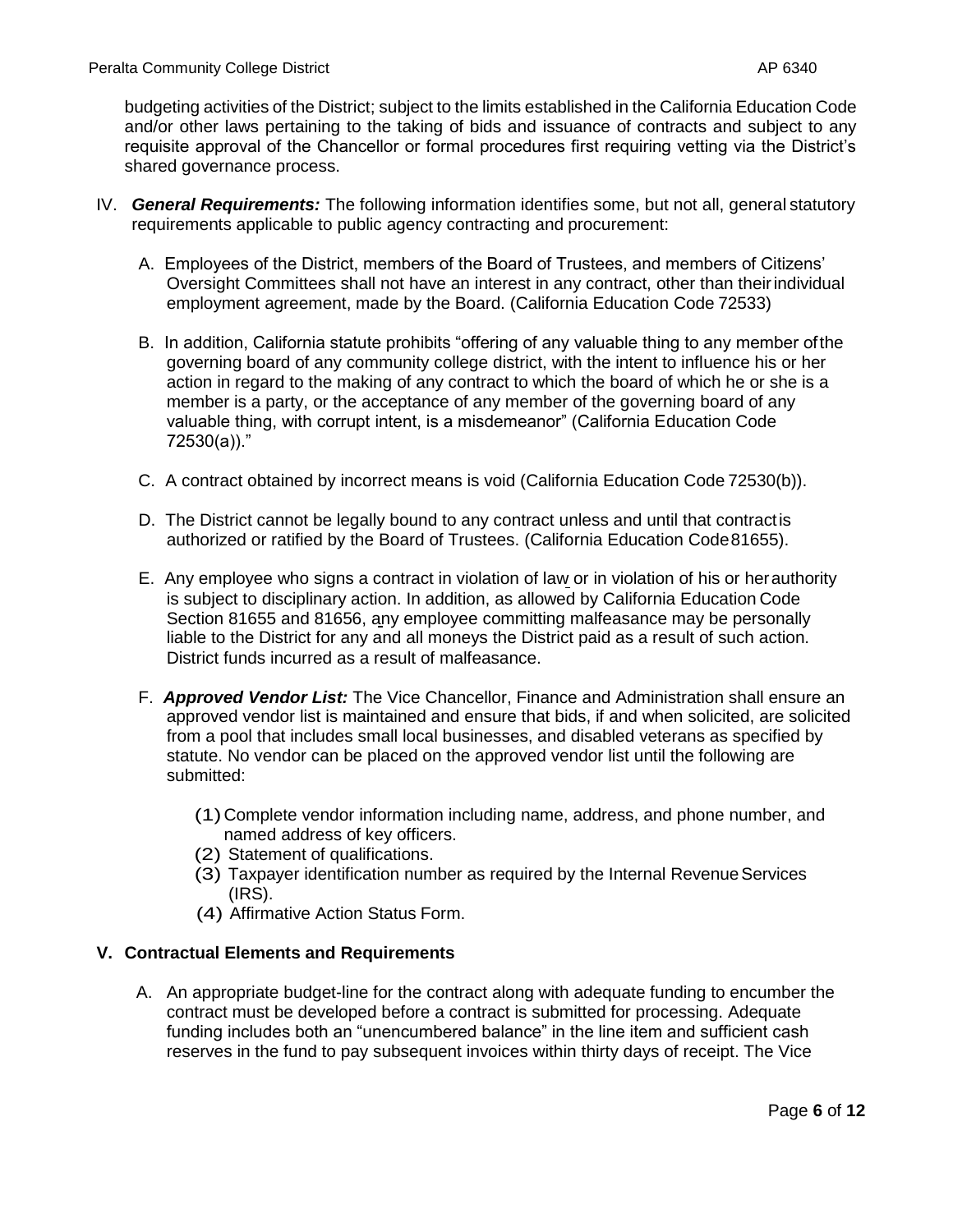Chancellor of Finance and Administration shall notify all managers of the College if insufficient cash is available to pay invoices. When inadequate funding exists to encumber the entire cost of the contract, it is permitted to submit a partially encumbered contract which amount shall have a specified limited "work authorization" scope of work and dollar amount. Such contracts shall contain language that completion of the contract is subject to issuance of subsequent "work authorizations," as determined by the District in its sole discretion.

- B. *Non-Discrimination Certification:* Any vendor performing work or performing services for the District must certify that:
	- 1. All vendors must agree to comply with applicable federal and California antidiscrimination laws, including but not limited to the California Fair Employment Housing Act beginning with Government Code Section 12900.
	- 2.In addition, the vendor must agree to require compliance by all subcontractors it employs or engages to perform work.
	- C. *Payment of Prevailing Wages:* If applicable, vendors are required to certify compliance with California Labor Code Sections 1775 and 1776 governing payment of prevailing wages and that the contract is subject to labor compliance monitoring and enforcement by the Department of Industrial Relations.
	- D. *Employed Apprentices:* When working for the District, vendors and their subcontractors who employ or otherwise engage workers in any craft or trade apprentices, and who refer apprentices to the District for enrollment, are subject to the provisions of the California Apprenticeship Law, California Plan in Apprenticeship, and the Equal Employment Opportunity Action Plan adopted by the Board of Trustees.
	- E. *Discriminatory Trusts and Restraints of Trade:* Vendors are required to abide by California Business and Professions Code Sections 16721 and 16721.5 pertaining to unlawful discrimination in commercial transactions and unlawful restraints of trade.

### *VI. Competitive Bidding or Selection for Professional or Special Services (Non-Public Works projects):*

- A. Bids or quotations must be obtained as follows:
	- 1. Purchase of Goods or Services less than \$15,000 requires at least one written quote
	- 2. Purchase of Goods or Services from \$15,000 to \$95,200 requires at least three (3) written quotations.
	- 3. Purchase of Goods and Services in an amount that exceeds the annualBid Threshold (\$95,200 in 2020) shall require formal advertised bids.
	- 4. Professional Services or Special Services are exempt to formal bidding as per public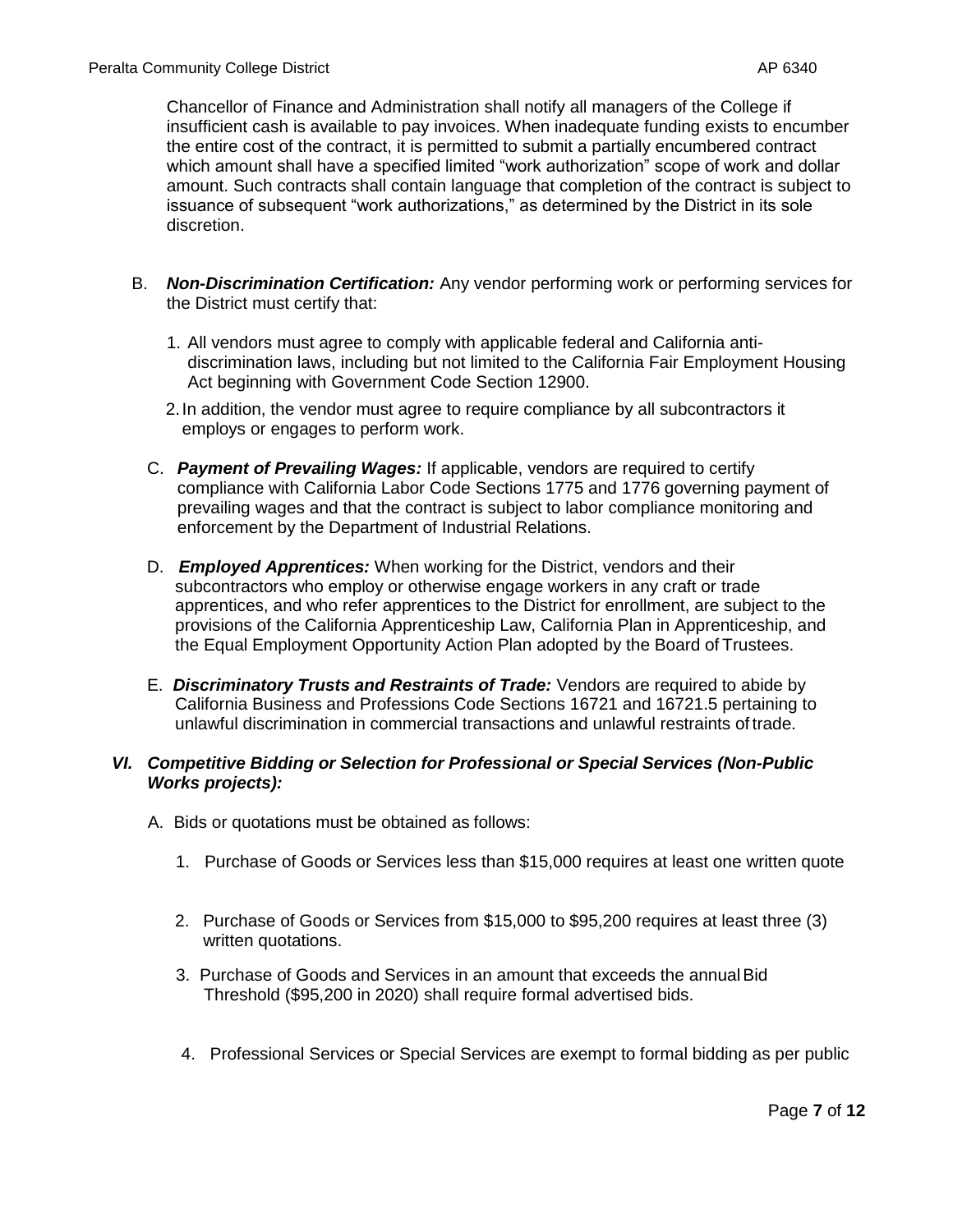contract code 20111 (C) and do not legally require a formal bid process no matter the dollar amount. If the District has completed Request(s) for Qualifications (RFQ), then purchase of Professional Services from \$50,000 or more requires at least three (3) written quotations from qualified consultants, If the District has not completed a RFQ, then purchase of Professional Services requires a formal Request for Proposals

- i. Purchase of Special Services from \$50,000 or more requires at least three (3) quotations.
- 5. The above subsections 3 and 4 do not apply to purchases made using Piggyback contracts because there is no statutory bid threshold. Contracts that require competitive bidding must be approved by the Board of Trustees prior to award. Contracts for Professional Services or Special Services from \$50,000 or more must be approved by the Board of Trustees prior to award. Piggyback contracts shall be procured in compliance with the applicable statute, including, if necessary, a resolution from the Board of Trustees.
- B. *Bid Splitting:* Public Contract Code Section 20657 prohibits splitting or separating projects into smaller work orders, contract, or purchase for the purpose of avoiding competitive bidding. A project may, however, be split into several trade-oriented contracts, which will each be competitively bid, if the District is using a multiple prime contractor project delivery method.
- C. *Bid and Contract Forms:* The Vice Chancellor, Finance and Administration shall ensure that bid and contract forms are prepared for the District. Bid documents are prepared by the Purchasing Director in consultation with the individual initiating the request and shall and provide a basis for selection of a vendor. Bid documents are made available to vendors through the Purchasing Department.

#### D. *Bid Specifications:*

Bid documents or requests for proposals contain specifications and/or drawings, if appropriate, which shall include a definite, complete statement of what is required and insofar as practical, shall include pertinent details of size, composition, construction, and/or texture of what is specified, and minimum standards of efficiency, durability and/or utility required of what is specified. In general, specifications should be generic in nature and not specify a particular brand, manufacturer or vendor. Vendors must provide equipment and appliances that earn the ENERGY STAR and meet ENERGY STAR specifications for energy efficiency where ratings exist. The Vice Chancellor, Finance and Administration shall ensure that bid specifications are sufficiently broad to encourage and promote open competitive bidding.

### E. **Advertised Notice Calling for Formal Bids or Requests for Proposals: When required by Education Code section 81641.**

The Vice Chancellor of Finance and Administration shall ensure that the District shall publish at least once a week for two weeks in a newspaper of general circulation published within the District or if there is no such paper, then in some newspaper of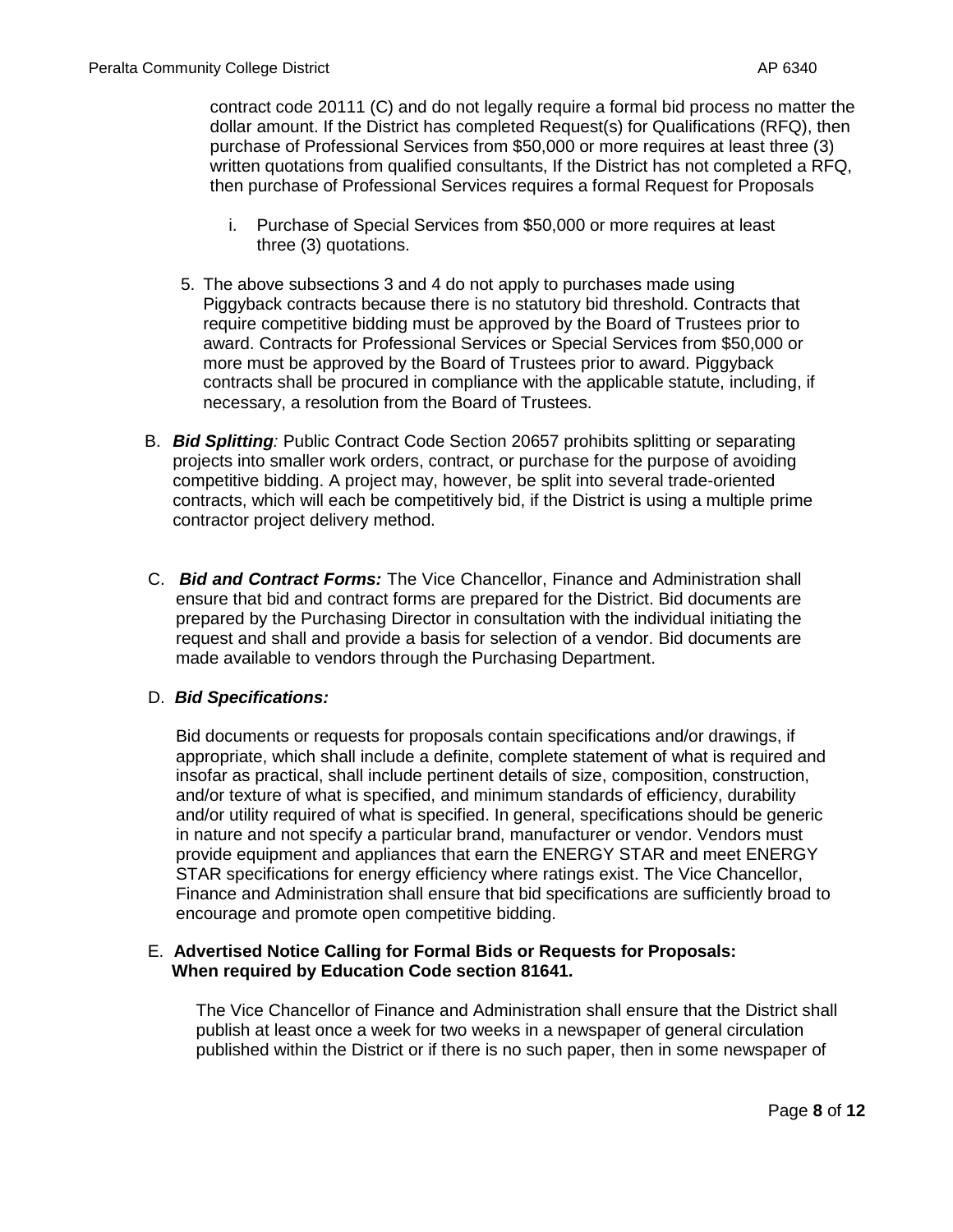general circulation, circulated in the county, (and may post on the District's web site or through an electronic portal) a notice calling for bids or proposals stating the work to done or materials or supplies to furnished and the time and place when bids will be opened.

- F. *Bid Security:* When bids shall be accompanied by a certified or cashier's check, or bid bond, in the amount specified in the bid form, as security that the bidder will enter into contract pursuant to the terms of the bid document. If unused, bid bonds/security are returned to respective bidders within 60 days after the award of contract.
- G. *Distribution and Examination of Bid Documents:* For public contracts and maintenance contracts the Vice Chancellor of General Services:
	- 1. Shall ensure "Bid forms" along with applicable sets of specifications and drawings are made available to prospective bidders. Any changes to the bid documents prior to the award of bid must be provided to all prospective bidders in writing prior to the bid opening.
	- 2. Shall provide a convenient place for bidders, subcontractors, andmaterial personnel to use to examine specifications and drawings.
	- 3. May require a deposit for sets of plans and specifications and may refund the deposit when the documents are returned.
	- 4. May schedule a bidder's conference and/or job site walk through to clarify specifications.

# H. *Receipt of Bids*

- 1. A time and place of bid opening is stated in the bid documents and the bid advertisement. Bids are accepted in the Purchasing Department up to the exact time of the bid opening. Bids received before the opening are kept unopened until the designated time.
- 2. The Vice Chancellor, Finance and Administration shall receive the bids and ensure bids are opened and read aloud in public at the time and place specified in the bid, shall check the bids for regularity and compliance with legal requirements,and record them. Bids are a matter of public record and the results are available in the Purchasing Department after the bid opening.
- I. *Awarding of Contracts:* The awarding of bids and contracts shall be subject tothe following conditions:
	- 1. Any and all bids and contract proposals may be rejected by the District. Such rejection shall be in writing.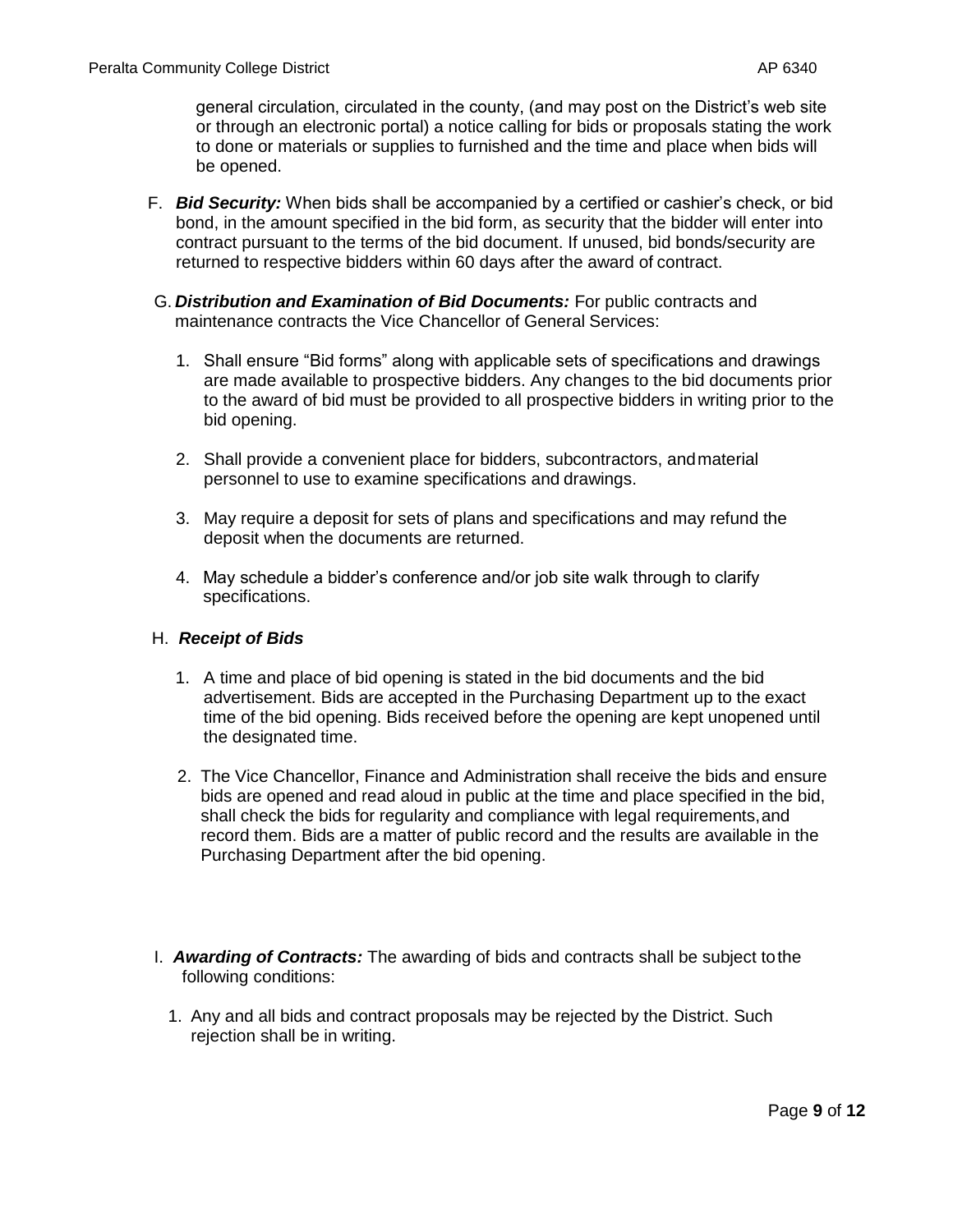2. Bid and contract awards shall be made to the lowest responsive and responsible bidder meeting the requirements. Bids are considered to be "responsive" if they meet the requirements of the bid documents. The Board has the right to waive any nonmaterial irregularities.

# *J. Amendments:*

Any change to specifications of terms and conditions of the bid after the opening will require a written change order or contract amendment. The Board of Trustees may authorize the contractor to proceed with performance of the change or alteration without the formality of securing bids, if the cost so agreed upon does not exceed the greater of: (a) the amount specified in Section 20651 or 20655, whichever is applicable to the original contract; or (b) ten percent (10%) of the original contract price.

# *K. Emergency Repair Contracts without Bid*

If the Board of Trustees declares an emergency by unanimous vote and with the county superintendent of schools' approval, the Purchasing Department may (1) make a contract in writing or otherwise for the performance of labor and furnishing of materials or supplies for any repairs, alterations, work, or improvement is necessary to any facility of the college, or to permit the continuance of existing college classes, or to avoid danger to life or property without advertising for or inviting bids; or (2) authorize the use of day labor or force account.

- L. *Prequalification of Bidders:* As allowed by California Public Contract CodeSections 20101 and 20651.5, prospective bidders for a contract construction services of a particular type and/or having an estimated cost to the District in excess of \$1,000,000.00, may be required by the District to furnish sufficient proof of public works experience and financial solvency and ability by submitting a standard form questionnaire and financial information.
	- 1. Applicant responses to the District's standard questionnaire shall beevaluated based on the uniform rating system adopted by the Board of Trustees.
	- 2. As provided by laws, the questionnaires and financial information are notpublic records and shall not be open to public inspection.
	- 3. A determination that an applicant is prequalified does not guarantee that acontract will be awarded.
	- 4. A determination that an applicant is prequalified will, unless otherwise cancelled, revoked, or limited by the District, remain valid for a period of twelve (12) months after the date that the applicant was prequalified.
	- 5. Applicants wishing to dispute a prequalification determination are entitled, prior to the closing time for receipt of bids for the contract for which they have been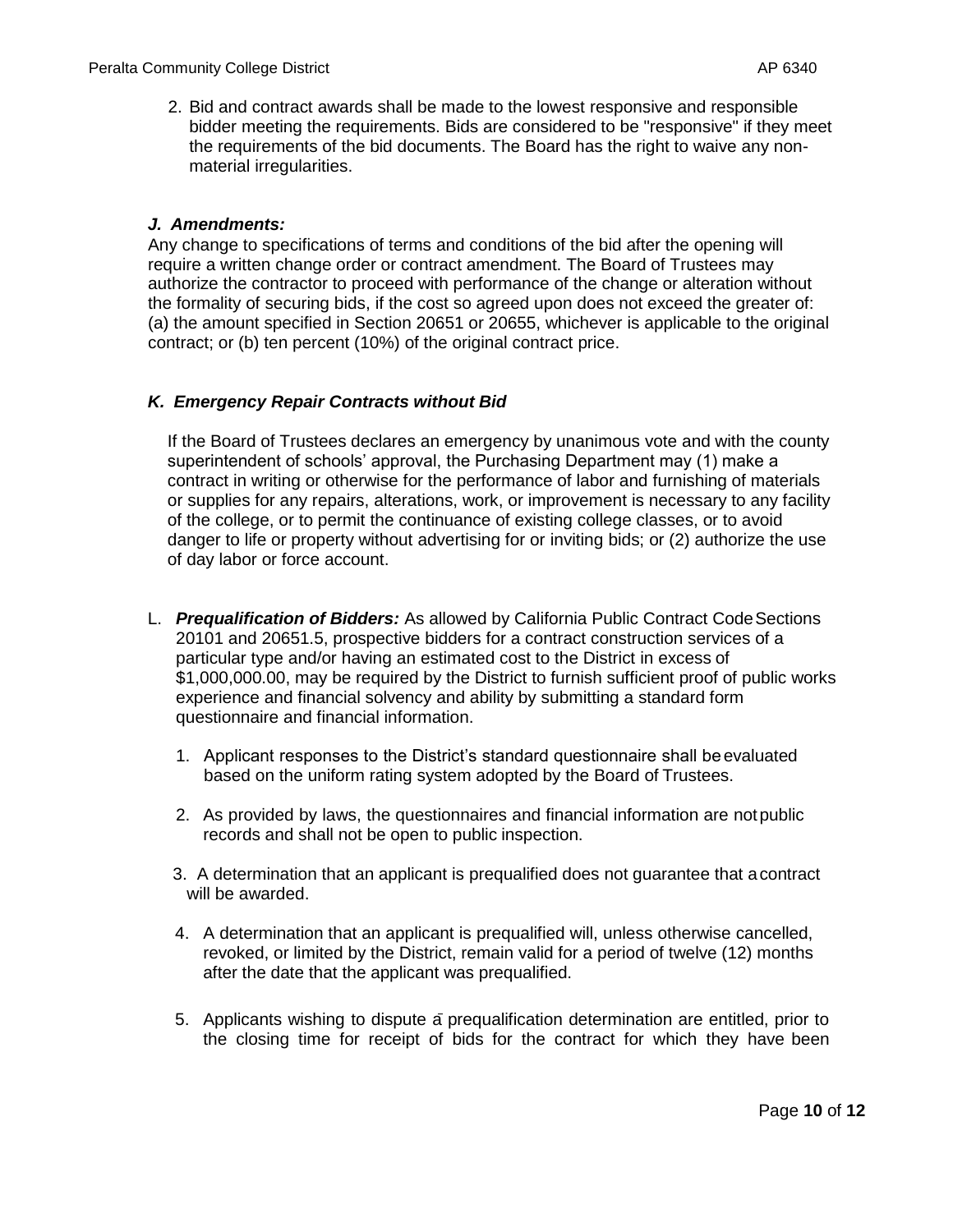prequalified (or, in the case of prequalification for a classification of contracts, prior to the closing time for receipt of bids for the first contract bid by District within such classification) to an appeal as provided in the District's prequalification procedures.

- VII. The Vice Chancellor of General Services, in cooperation with the designated District planning structures, and with the approval of the Chancellor, is authorized to perform the following activities in preparation for facilities capital improvement contracts:
	- A. *Facilities:* The Vice Chancellor, General Services shall be responsible for theplanning and programming of new construction, alterations and repairs of existing plants, and leasing of facilities which require State approval. This responsibility includes the planning and programming of college-initiated new construction, additions to existing plants, and major alterations of buildings and grounds.
	- B. *Drawings and Specifications:* The Vice Chancellor, General Services isresponsible for preparation of drawings and specifications for new buildings, leased facilities, additions, major alterations and improvements of buildings and grounds together with estimates of costs.
		- 1. Preliminary Drawings (Design Development Drawings) shall cover all proposed facilities, together withconstruction cost estimates, and shall be submitted to the Board of Trustees for approval and authorization to proceed with the Working Drawings and Specifications.
		- 2. Working Drawings (Construction Drawings) shall be prepared showing specifications and revised cost estimates, if any, will be submitted for approval to the Board of Governors of the California Community Colleges before letting any contract or contracts for construction services totaling \$150,000 or more and the State Department of General Services, Division of the State Architect as required by statute (Education Code Sections 81837 and 81130 et seq.).
		- 3. Final Drawings and Specifications approved by the State Department of General Services, Division of the State Architect and the Board of Governors of the California Community Colleges, along with revised estimates, if any, shall then be submitted to the Board of Trustees for adoption.
- **C. Performance of Work by District Personnel:** The Vice Chancellor of General Services is authorized to plan for the use of day labor or force account personnel to perform repairs, alterations, additions, or painting, repainting, or decorating upon school buildings, repair or build apparatus or equipment, improvements on the school grounds, new buildings, and maintenance may be performed by day labor, or by force account, whenever the total number of hours on the job does not exceed 750 hours, or when the cost of materials does not exceed \$21,000 in accordance with Education Code Section 20655.

# **D. Record Retention:**

The District will retain records sufficient to detail the history of procurement.